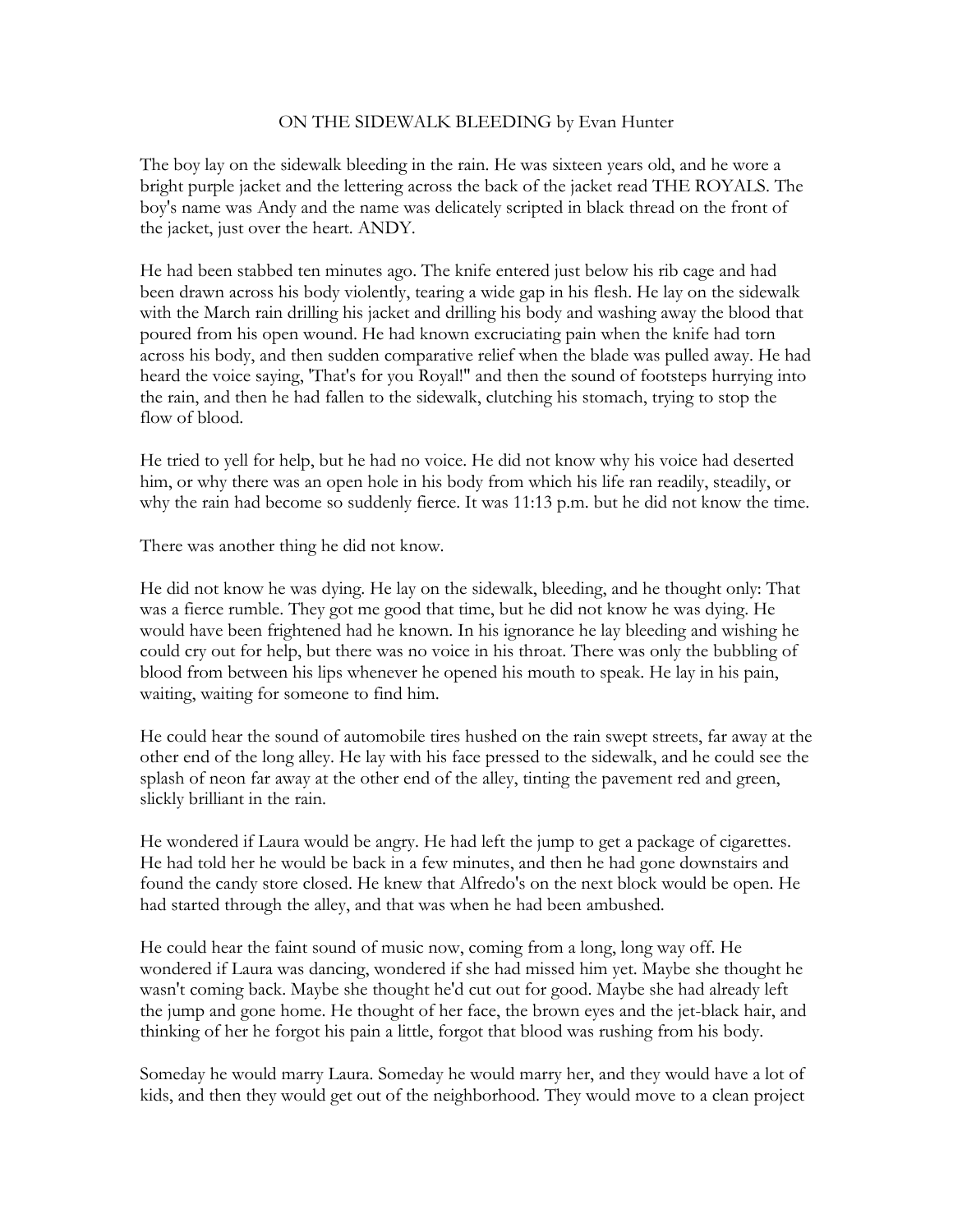in the Bronx, or maybe they would move to Staten Island. When they were married, they had kids.

He heard footsteps at the other end of the alley, and he lifted his cheek from the sidewalk and looked into the darkness and tried to cry out, but again there was only a soft hissing bubble of blood on his mouth.

The man came down the alley. He had not seen Andy yet. He walked, and then stopped to lean against the brick of the building, and then walked again. He saw Andy then and came toward him, and he stood over him for a long time, the minutes ticking, ticking, watching him and not speaking.

Then he said, "What's the matter, buddy'?"

Andy could not speak, and he could barely move. He lifted his face slightly and looked up at the man, and in the rain swept alley he smelled the sickening odor of alcohol. The man was drunk.

The man was smiling.

"Did you fall down, buddy?" he asked. "You must be as drunk as I am." He squatted alongside Andy.

'You gonna catch cold there," he said. "What's the matter? You like layin' in the wet?"

Andy could not answer. The rain spattered around them.

You like a drink?"

Andy shook his head.

"I gotta bottle. Here," the man said. He pulled a pint bottle from his inside jacket pocket. Andy tried to move, but pain wrenched him back flat against the sidewalk.

Take it," the man said. He kept watching Andy. "Take it." When Andy did not move, he said, "Nev' mind, I'll have one m'self." He tilted the bottle to his lips, and then wiped the back of his hand across his mouth. "You too young to be drinkin' anyway. Should be 'shamed of yourself, drunk and layin 'in a alley, all wet. Shame on you. I gotta good mind to call a cop."

Andy nodded. Yes, he tried to say. Yes, call a cop. Please call one.

"Oh, you don' like that, huh?" the drunk said. "You don' wanna cop to fin' you all drunk an' wet in an alley, huh: Okay, buddy. This time you get off easy." He got to his feet. "This time you get off easy," he said again. He waved broadly at Andy, and then almost lost his footing. "S'long, buddy," he said.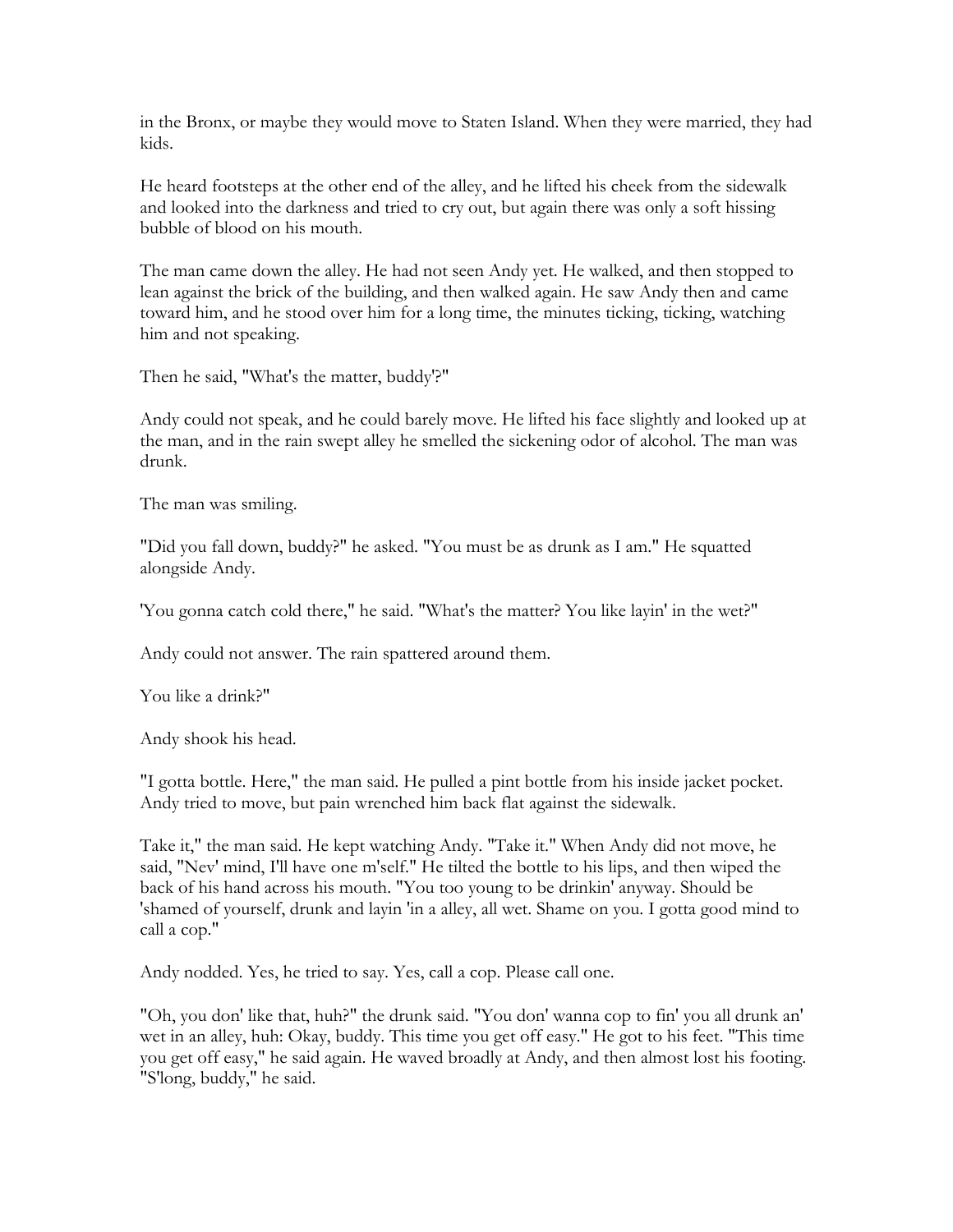Wait, Andy thought. Wait, please, I'm bleeding.

"S'long," the drunk said again, "I see you around," and the he staggered off up the alley.

Andy lay and thought: Laura, Laura. Are you dancing:?

The couple came into the alley suddenly. They ran into the alley together, running from the rain, the boy holding the girl's elbow, the girl spreading a newspaper over her head to protect her hair. Andy watched them run into the alley laughing, and then duck into the doorway not ten feet from him.

"Man, what rain!" the boy said. 'You could drown out there."

"I have to get home," the girl said. "It's late, Freddie. I have to get home."

"We got time," Freddie said. 'Your people won't raise a fuss if you're a little late. Not with this with kind of weather."

"It's dark," the girl said, and she giggled.

'Yeah," the boy answered, his voice very low.

"Freddie . . . . ?

"Um?"

"You're ... standing very close to me."

"Um."

There was a long silence. Then the girl said, "Oh," only that single word, and Andy knew she had been kissed , and he suddenly hungered for Laura's mouth. It was then that he wondered if he would ever kiss Laura again. It was then that he wondered if he was dying.

No, he thought, I can't be dying, not from a little street rumble, not from just being cut. Guys get cut all the time in rumbles. I can't be dying. No, that's stupid. That don't make any sense at all.

"You shouldn't," the girl said.

"Why not?"

"Do you like it?"

"Yes."

"So?"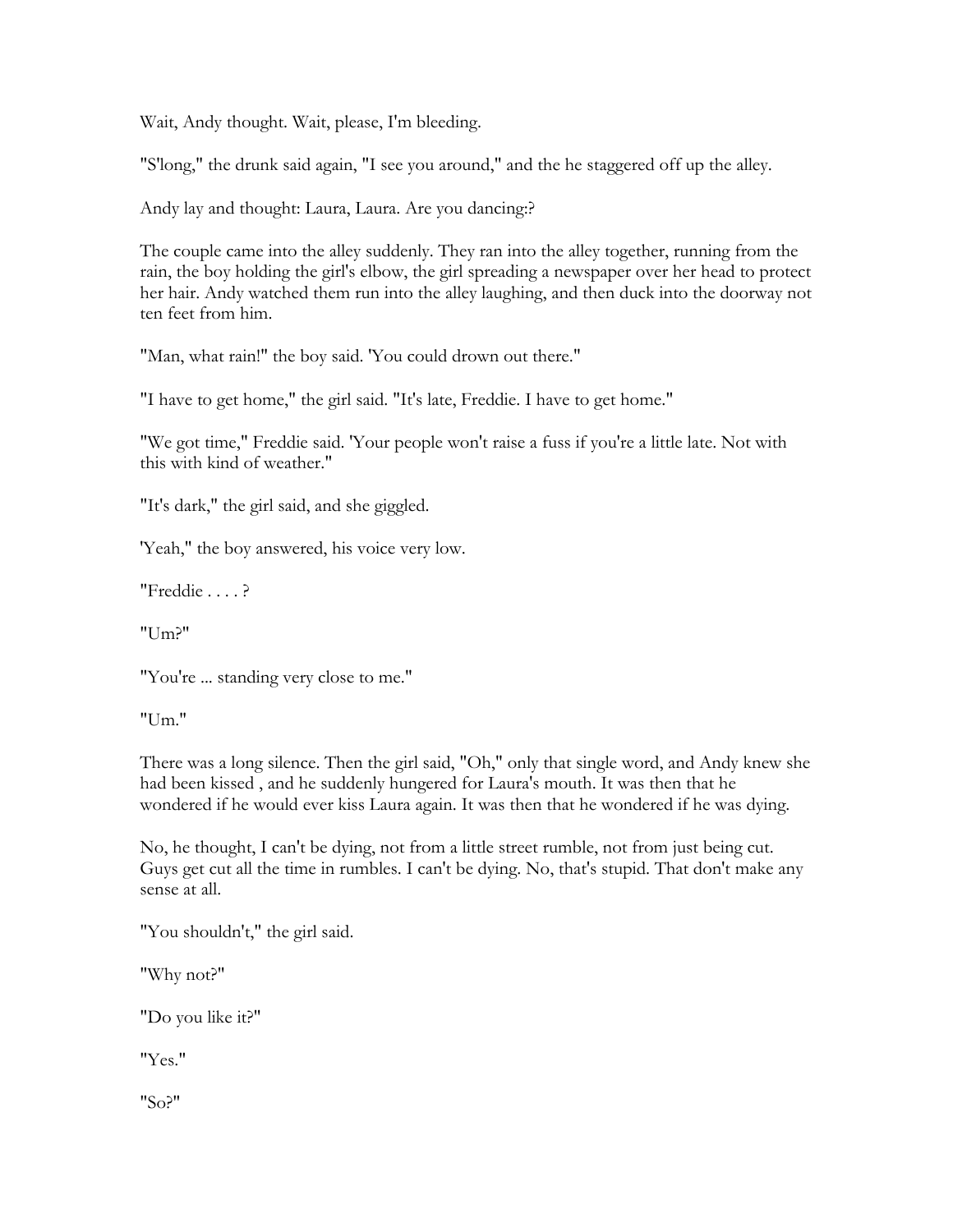"I don't know."

"I love you, Angela," the boy said.

"I love you, too, Freddie," the girl said, and Andy listened and thought: I love you, Laura. Laura, I think maybe I'm dying. Laura, this is stupid but I think maybe I'm dying. Laura, I think I'm dying

He tried to speak. He tried to move. He tried to crawl toward the doorway. He tried to make a noise, a sound, and a grunt came, a low animal grunt of pain.

"What was that?" the girl said, suddenly alarmed, breaking away from the boy.

"I don't know," he answered.

"Go look, Freddie."

"No. Wait."

Andy moved his lips again. Again the sound came from him.

Freddie!"

"What?"

"I'm scared."

"I'll go see," the boy said.

He stepped into the alley. He walked over to where Andy lay on the ground. He stood over him, watching him.

"You all right?" he asked.

"What is it?" Angela said from the doorway.

"Somebody's hurt," Freddie said.

"Let's get out of here," Angela said.

"No. Wait a minute." He knelt down beside Andy. "You cut?" he asked.

Andy nodded. The boy kept looking at him. He saw the lettering on the jacket then. THE ROYALS. He turned to Angela.

"He's a Royal," he said.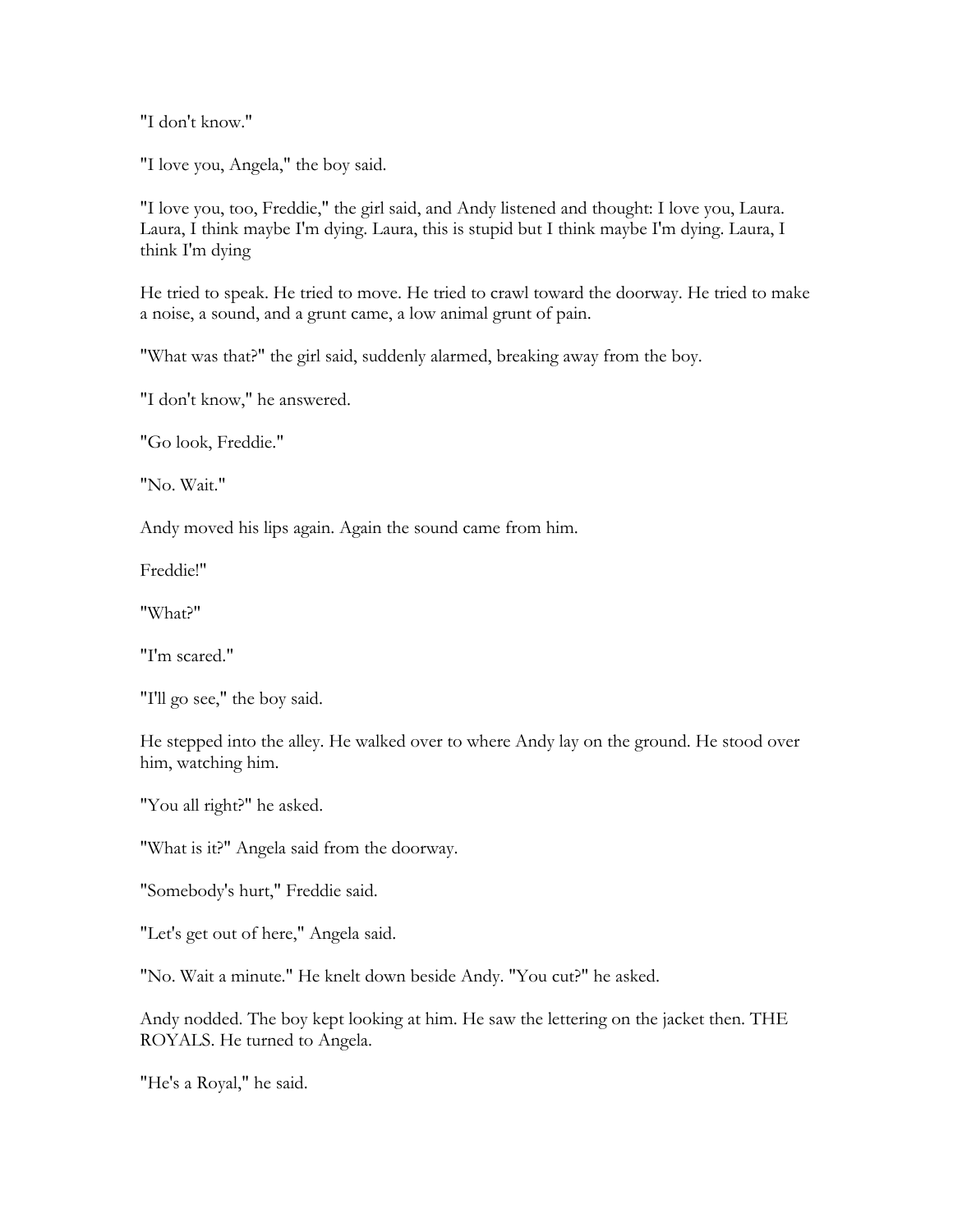"Let's what. . . .what . . . do you want to do, Freddie?"

"I don't know. I don't know. I don't want to get mixed up in this. He's a Royal. We help him, and the Guardians'll be down on our necks. I don't want to get mixed up in this, Angela."

"Is he . . . is he hurt bad?"

"Yeah, it looks that way."

"What shall we do?"

"I don't know."

"We can't leave him here in the rain," Angela hesitated. "Can we?"

"If we get a copy, the Guardians'll find out who," Freddie said. "I don't know, Angela. I don't know."

Angela hesitated a long time before answering. Then she said, "I want to go home, Freddie. My people will begin to worry."

"Yeah," Freddie said. He looked at Andy again. "You all right?" he asked. Andy lifted his face from the sidewalk, and his eyes said: Please, please help me, and maybe Freddie read what his eyes were saying, and maybe he didn't.

Be hind him, Angela said, "Freddie, let's get out of here! Please!" Freddie stood up. He looked at Andy again, and then mumbled, "I'm sorry." He took Angela's arm and together they ran towards the neon splash at the other end of the alley.

Why, they're afraid of the Guardians, Andy thought in amazement. By why should they be? I wasn't afraid of the Guardians. I never turkeyed out of a rumble with the Guardians. I got heart. But I'm bleeding.

The rain was soothing somehow. It was a cold rain, but his body was hot all over, and the rain helped cool him. He had always liked rain. He could remember sitting in Laura's house one time, the rain running down the windows, and just looking out over the street, watching the people running from the rain. That was when he'd first joined the Royals.

He could remember how happy he was when the Royals had taken him. The Royals and the Guardians, two of the biggest. He was a Royal. There had been meaning to the title.

Now, in the alley, with the cold rain washing his hot body, he wondered about the meaning. If he died, he was Andy. He was not a Royal. He was simply Andy, and he was dead. And he wondered suddenly if the Guardians who had ambushed him and knifed him had ever once realized he was Andy? Had they known that he was Andy or had they simply known that he was Royal wearing a purple silk jacket? Had they stabbed him, Andy, or had they only stabbed the jacket and the title and what good was the title if you were dying?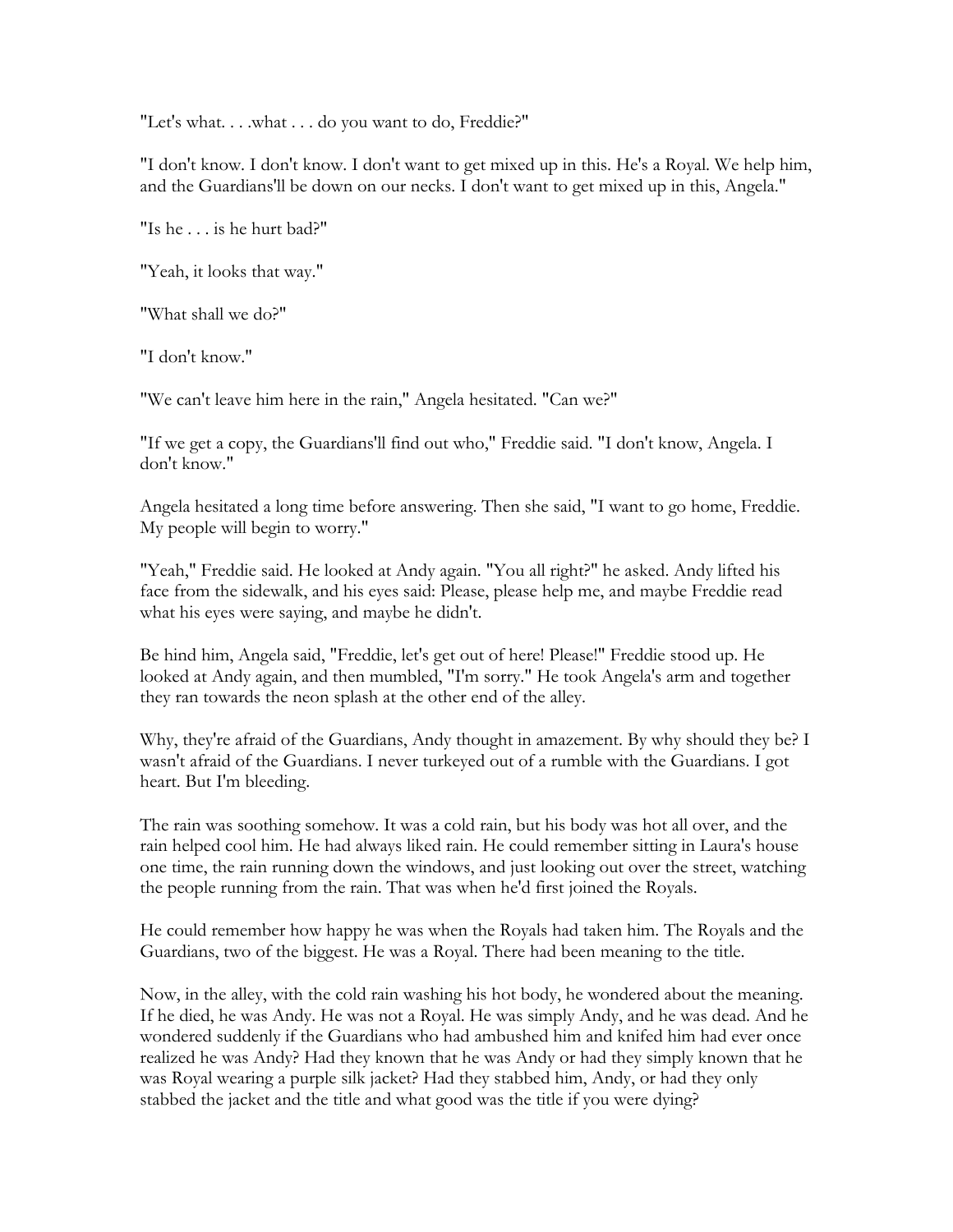I'm Andy, he screamed wordlessly, I'm Andy.

An old lady stopped at the other end of the alley. The garbage cans were stacked there, beating noisily in the rain. The old lady carried an umbrella with broken ribs, carried it like a queen. She stepped into the mouth of the alley, shopping bag over one arm. She lifted the lids of the garbage cans. She did not hear Andy grunt because she was a little deaf and because the rain was beating on the cans. She collected her string and her newspapers, and an old hat with a feather on it from one of the garbage cans, and a broken footstool from another of the cans. And then she replaced the lids and lifted her umbrella high and walked out of the alley mouth. She had worked quickly and soundlessly, and now she was gone.

The alley looked very long now. He could see people passing at the other end of it, and he wondered who the people were, and he wondered if he would ever get to know them, wondered who it was of the Guardians who had stabbed him, who had plunged the knife into his body.

"That's for you, Royal!" the voice had said. "That's for you, Royal!" Even in his pain, there had been some sort of pride in knowing he was a Royal. Now there was no pride at all. With the rain beginning to chill him, with the blood pouring steadily between his fingers, he knew only a sort of dizziness. He could only think: I want to be Andy.

It was not very much to ask of the world.

He watched the world passing at the other end of the alley. The world didn't know he was Andy. The world didn't know he was alive. He wanted to say, "Hey, I'm alive! Hey, look at me! I'm alive! Don't you know I'm alive? Don't you know I exist?"

He felt weak and very tired. He felt alone, and wet and feverish and chilled. He knew he was going to die now. That made him suddenly sad. He was filled with sadness that his life would be over at sixteen. He felt all at once as if he had never done anything, never seen anything, never been anywhere. There were so many things to do. He wondered why he'd never thought of them before, wondered why the rumbles and the jumps and the purple jackets had always seemed so important to him before. Now they seemed like such small things in a world he was missing, a world that was rushing past at the other end of the alley.

I don't want to die, he thought. I haven't lived yet. It seemed very important to him that he take off the purple jacket. He was very close to dying, and when they found him, he did not want them to say, "Oh, it's a Royal." With great effort, he rolled over onto his back. He felt the pain tearing at his stomach when he moved. If he never did another thing, he wanted to take off the jacket. The jacket had only one meaning now, and that was a very simple meaning.

If he had not been wearing the jacket, he wouldn't have been stabbed. The knife had not been plunged in hatred of Andy. The knife hated only the purple jacket. The jacket was as stupid meaningless thing that was robbing him of his life.